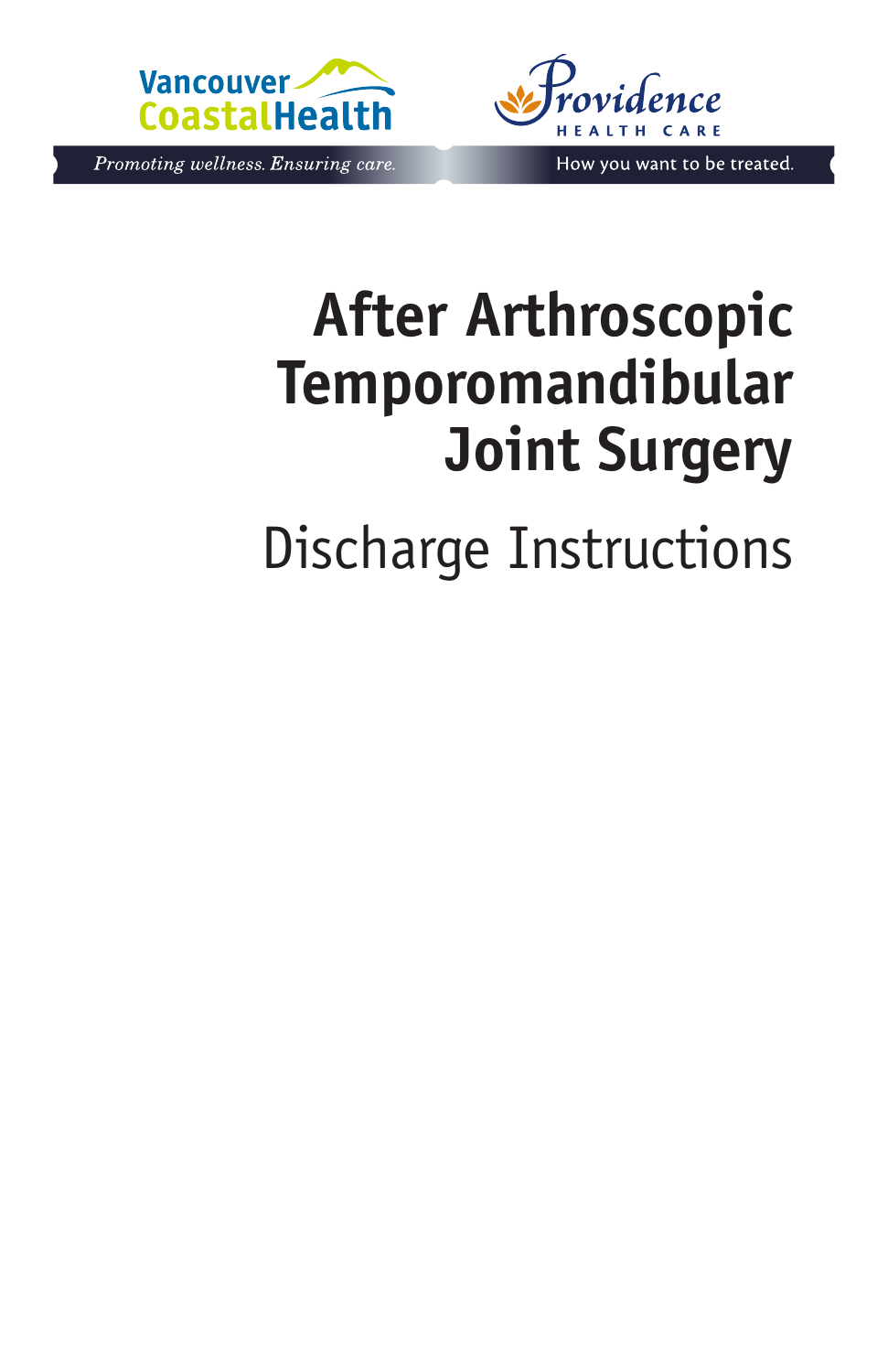#### **Temporomandibular Joint (TMJ)**



## **Important Points**

#### **Swelling**

- Bruising or swelling is common after surgery. It should improve in 7–10 days.
- For the first 24 hours, you may place an ice pack over the surgical area for 10–20 minutes every 2–3 hours. Ice helps to control bleeding and swelling. **Do not put ice in direct contact with the skin.** A plastic bag with ice cubes or a bag of frozen peas placed in a pillowcase or towel works well.
- After 24 hours, switch to warm moist heat to reduce swelling (use a clean facecloth and warm tap water). Apply for 15 minutes 4 times a day**. Do not use hot water.**
- Sleep or rest with your head raised on two pillows to reduce swelling and bleeding.

#### **Pain**

You may have jaw discomfort or ear pain for several days.

- Take pain medications as soon as you begin to feel discomfort.
- Do not wait until you are in pain to take pain medication.
- Take the pain medications **regularly** as ordered by your doctor.
- Do not drink alcohol when taking pain medications.

#### **Diet**

- It will take a few days to resume normal eating. *Remember:* It is important to take plenty of fluids (8 glasses per day) unless your doctor tells you otherwise.
- Begin with small amounts of cool, non-acidic liquids (avoid fruit juices for the first several days). Gradually increase your diet to soft foods (scrambled or poached eggs, pudding, mashed potatoes, pasta, ice cream). Avoid foods that are hard to bite or chew (eg. raw fruit or vegetables) until approved by your surgeon.
- A change in occlusion (bite) may occur after surgery. Avoid excessive chewing (gum), biting hard objects (ice), or opening your mouth too wide (whole apples) until approved by your surgeon.
- **Many pain medications cause constipation.** To prevent this, include high fiber and fluids in your diet, for example: whole grain breads, soft bran cereals, fruits (stewed prunes, raisins, bananas).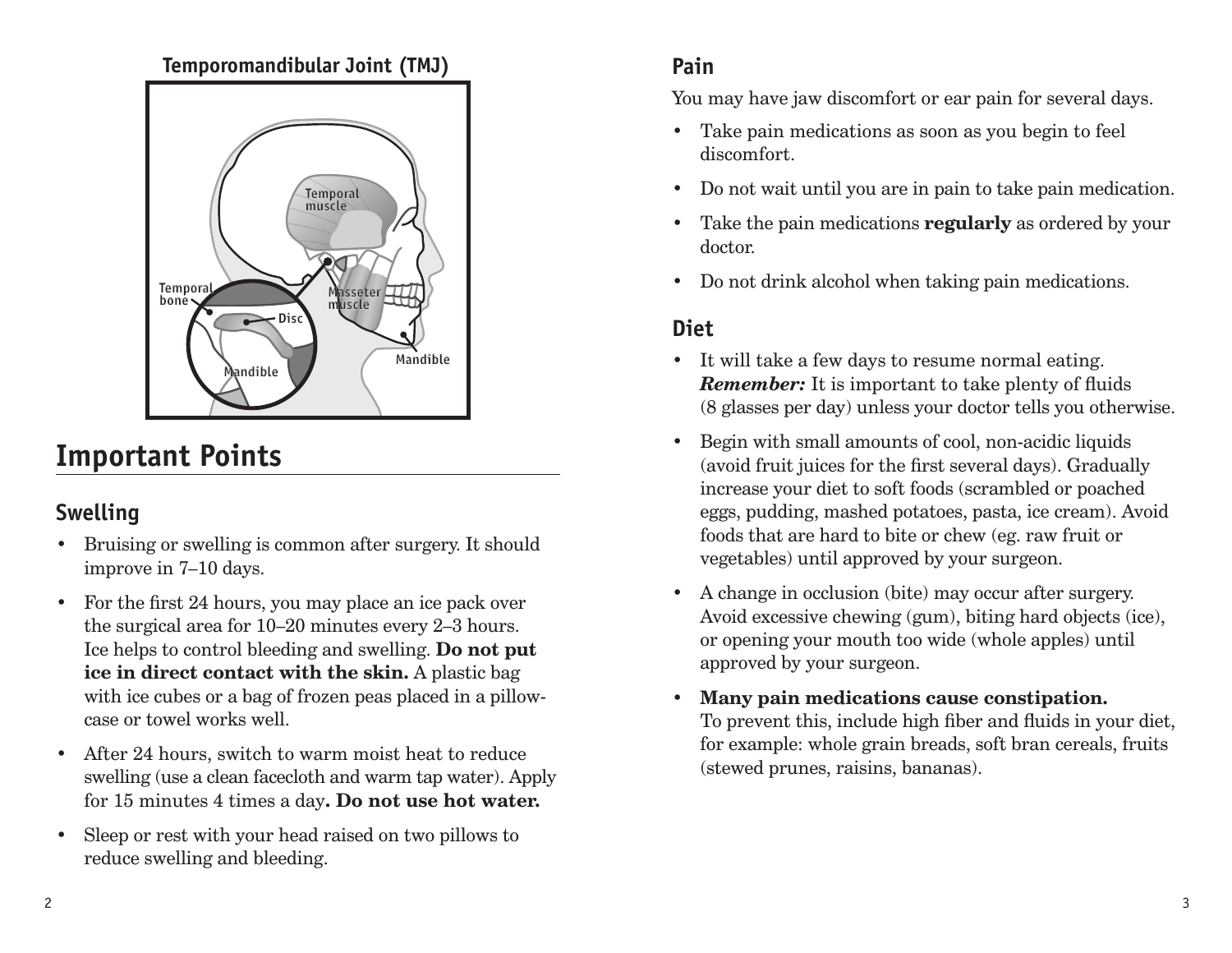#### **Bathing**

- Allow the bandaid over the surgical site to fall off. You can apply a thin layer of antibiotic ointment (Polysporin) over the puncture site, twice a day for 3 days.
- You may shower and shampoo, but apply Vaseline or the antibiotic ointment over the puncture site for 3 days before showering.

#### **Exercise**

- Exercise your jaw as instructed by your surgeon. See the exercises below.
- If the exercises are uncomfortable, it may help to apply moist heat to the area beforehand and apply ice afterward.
- Do not participate in sports or vigorous exercise until approved by your surgeon.

### **Follow-Up Appointment**

• Contact your doctor's office to arrange a follow-up appointment.

#### **Notify the Doctor or go to the nearest Emergency Department or Urgent Care Centre if any of the following happens:**

- Chills, fever, a temperature more than  $38.5^{\circ}$ C (101.3°F).
- Increased or constant pain that is not relieved by prescribed pain medication.
- Redness and/or drainage (of pus) from the operative site
- Inability to close or open your mouth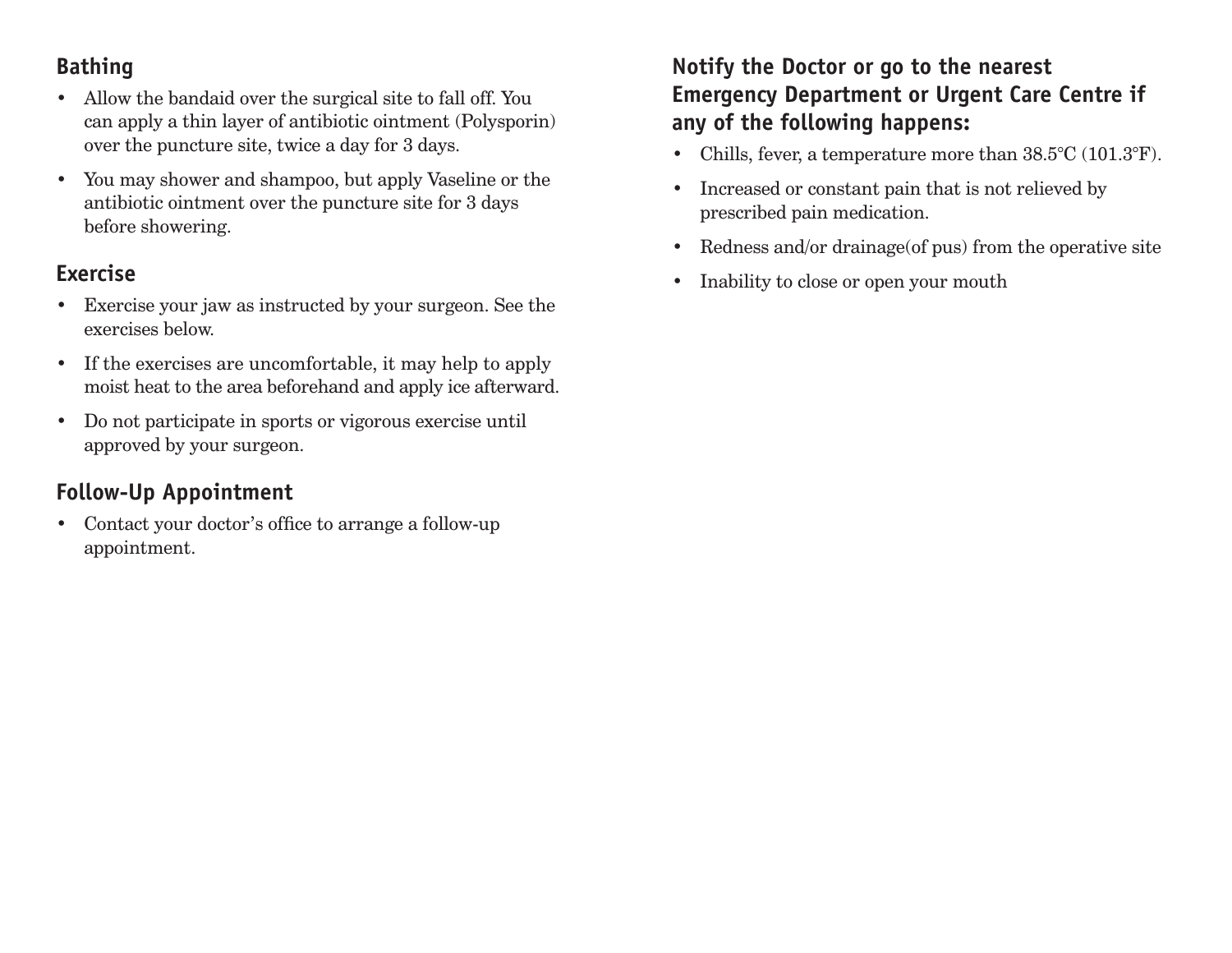## **Post Operative TMJ Exercises Stage I**

#### **Purpose:**

These jaw exercises are designed to increase the movement of your jaw and restore normal function.

#### **Precautions:**

The exercises should be done gently, never forcefully, and should not cause excessive pain. If any of the exercises cause undue pain, discontinue them for a short time, then, gradually start them again.

- All exercises should be done 3 times per day, for up to 20 repetitions at a time.
- Exercises should be done slowly and comfortably.
- Allow the jaw to move to the point of tension and light discomfort.
- Do not allow any of the exercises to be done so strongly as to cause sharp pain.

#### **1. Vertical Opening**

Tuck your tongue back then place it against the roof of your mouth. Now open your mouth as far as the width of one finger. Gradually progress to the width of two fingers.

#### **2. Right Excursion**

Move the jaw to the right side until the teeth line up or midline moves ½ of a tooth.

### **3. Left Excursion**

Same as right

#### **4. Protrusion**

Bring the lower jaw forward until lower teeth line up with upper teeth. If your bite already has the teeth lined up with the upper teeth, then move the lower jaw forward 3-4 mm.